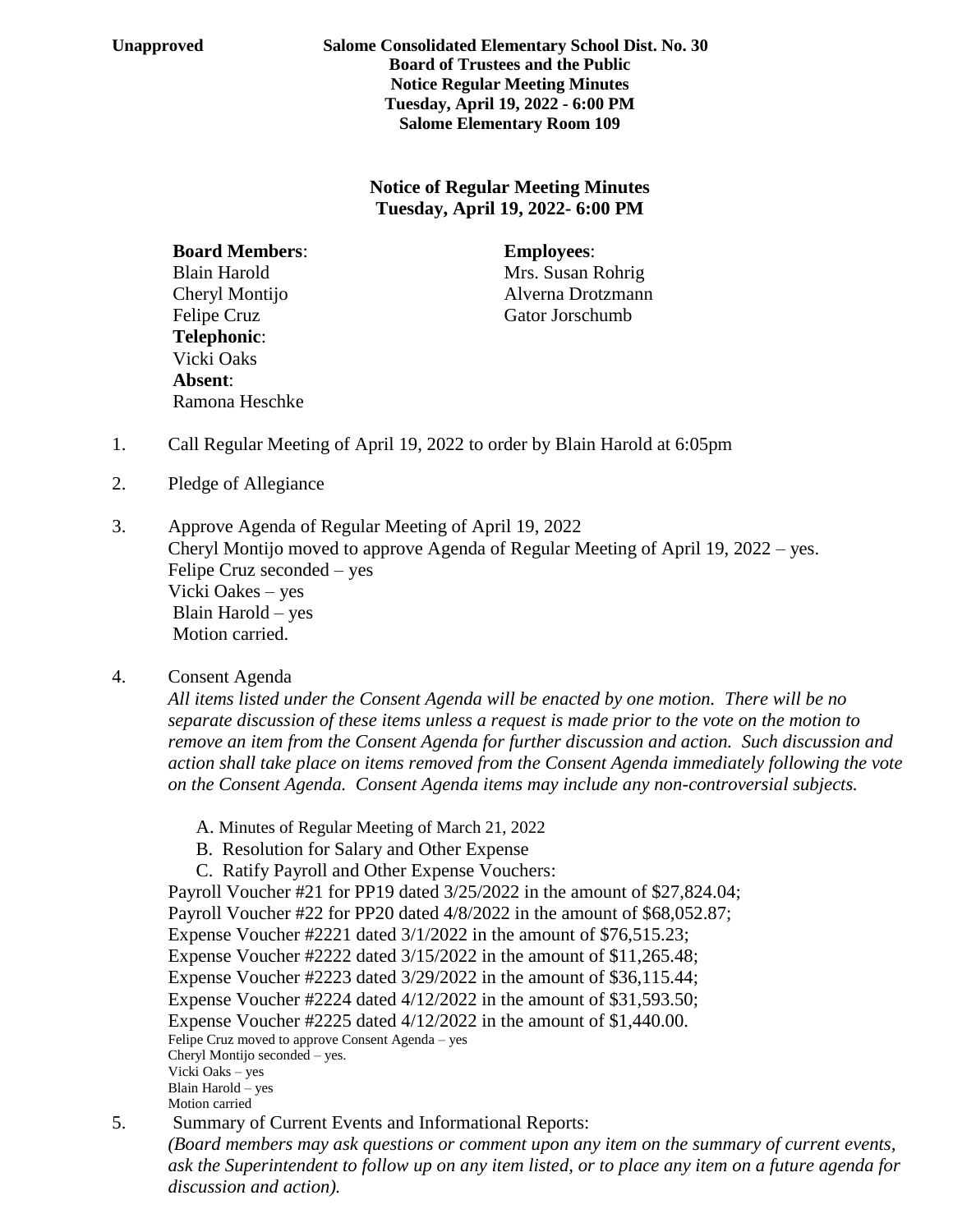A. Upcoming Events:

April 4-28-AASA Testing April 21 – Mid Quarter Progress Reports

April 28 – Kindergarten –  $4<sup>th</sup>$  Grades Field Trip to Zoo

May 5 – Preschool -4 th Track Meet 8:30 AM

- B. Cafeteria Report Board requests that the Cafeteria report in the old format.
- C. Student Activities Report None
- D. Student Council/Library Report None
- E. Maintenance Report:

 Gator reported to the board that the district grounds are being watered Once a day, every day and that he is following the water department rules And to not use more than 5000 gallons daily. He asked the board if they had Other suggestions. They suggested continuing to water the grounds daily. Set the sprinkler timer later in the evening.

- F. Administration The Administrator may speak to current events. •Administrative Report (see attachment)
- G. Board Member Members of the Board may speak to current events.

6. Call to the Public - *This is the time for the public to comment. Members of the Board may not discuss items that are not specifically identified on the agenda. Therefore, pursuant to A.R.S § 38- 431.01(H), action taken as a result of public comment will be limited to directing staff to study the matter, responding to any criticism or scheduling the matter for further consideration and decision at a later date*

- 7. New Business:
	- A. Discussion and possible action approve Mrs. Susan Rohrig as signer for Cafeteria Bank account with National Bank of Arizona. Felipe Cruz moved to approve Mrs. Susan Rohrig as signer for Cafeteria Bank account with National Bank of Arizona – yes Cheryl Montijo seconded – yes Vicki Oakes – yes Blain Harold – yes Motion carried.
	- B. Discussion and possible action to accept 2022-2023 Work Agreements: Darla Weisser, Alverna Drotzmann, Gator Jorschumb, Josh Singenari, Koby Hamilton, Alicia Pantoja, Erica Sanchez, Melinda Brown, Lisa Wilkenson, McKenzie James, Tammy Vicki Oaks moved to approve FY2022-2023 Work Agreements: Darla Weisser, Alverna Drotzmann, Gator Jorschumb, Josh Singenari, Koby Hamilton, Alicia Pantoja, Erica Sanchez, Melinda Brown, Lisa Wilkenson, McKenzie James, Tammy James and and Anegla Fitchett – yes. Felipe Cruz seconded – yes Cheryl Montijo –yes Blain Harold – yes Motion carried.
	- C. Discussion and possible action to accept 2022-2023 Certified Contracts: Tom Hovland, Julie Penrod, Marilou Calvez, Christian DeChosa, Gemma Gomez, Chiqui Asco, Moniqa Raval-Marino, Bob Hillis, Imelda DelaCruz and Glisella DelaCruz Felipe Cruz moved to approve 2022-2023 Certified Contracts: Tom Hovland, Julie Penrod, Marilou Calvez, Christian DeChosa, Gemma Gomez, Chiqui Asco, Moniqa Raval-Marino, Bob Hillis, Imelda DelaCruz and Glisella DelaCruz – yes. Cheryl Montijo seconded – yes. Vicki Oaks – yes.